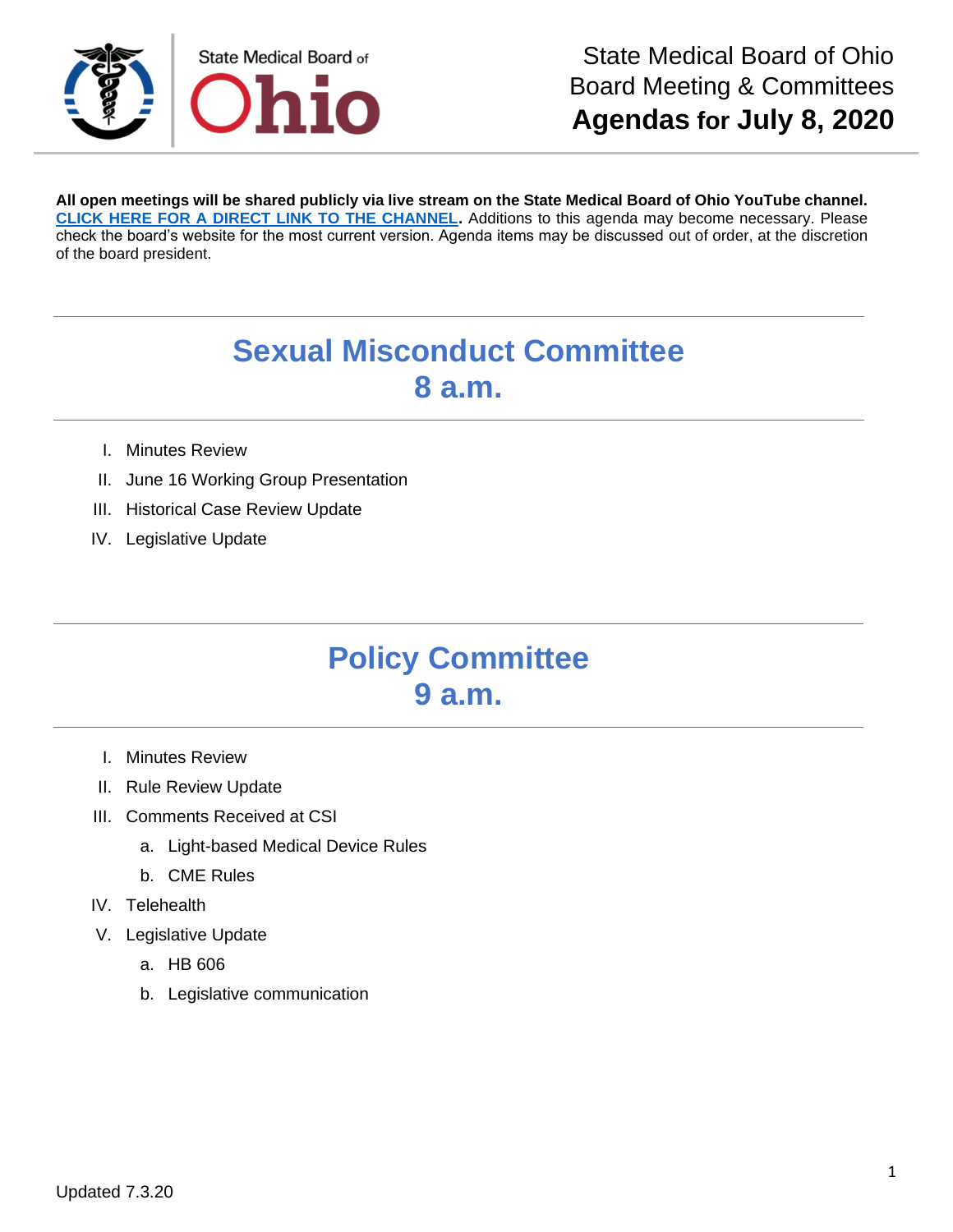

**All open meetings will be shared publicly via live stream on the State Medical Board of Ohio YouTube channel. [CLICK HERE FOR A DIRECT LINK TO THE CHANNEL.](https://www.youtube.com/channel/UCWBHBfwOyUtBZmBEZvtYPvA)** Additions to this agenda may become necessary. Please check the board's website for the most current version. Agenda items may be discussed out of order, at the discretion of the board president.

## **Board Meeting 10:00 a.m.**

- I. ROLL CALL
- II. MINUTES REVIEW
- III. REPORTS AND RECOMMENDATIONS
	- A. Stephen N. Crowe, M.D.
	- B. Kenneth Hanover, M.D.
- IV. EXECUTIVE SESSION
- V. SETTLEMENT AGREEMENTS
- VI. CITATIONS
- VII. OPERATIONS REPORT
- VIII. COMMITTEE BUSINESS
	- A. Medical Marijuana
		- 1. Review of Petitions for Autism Spectrum Disorder, Anxiety Disorder and Cachexia
	- B. Sexual Misconduct Committee Report
	- C. Policy Committee Report
	- D. Finance
		- 1. Fiscal Update
		- 2. Funds for Special Counsel
	- E. Licensure
		- 1. Licensure Application Reviews
			- a) Teresa Alvarez, LD
			- b) Grace Barber, LD
			- c) Erin Burrell, MT
			- d) Andreia Nikki Jones, MT
			- e) Nicole McCabe, MT
			- f) Angela Wren, MT